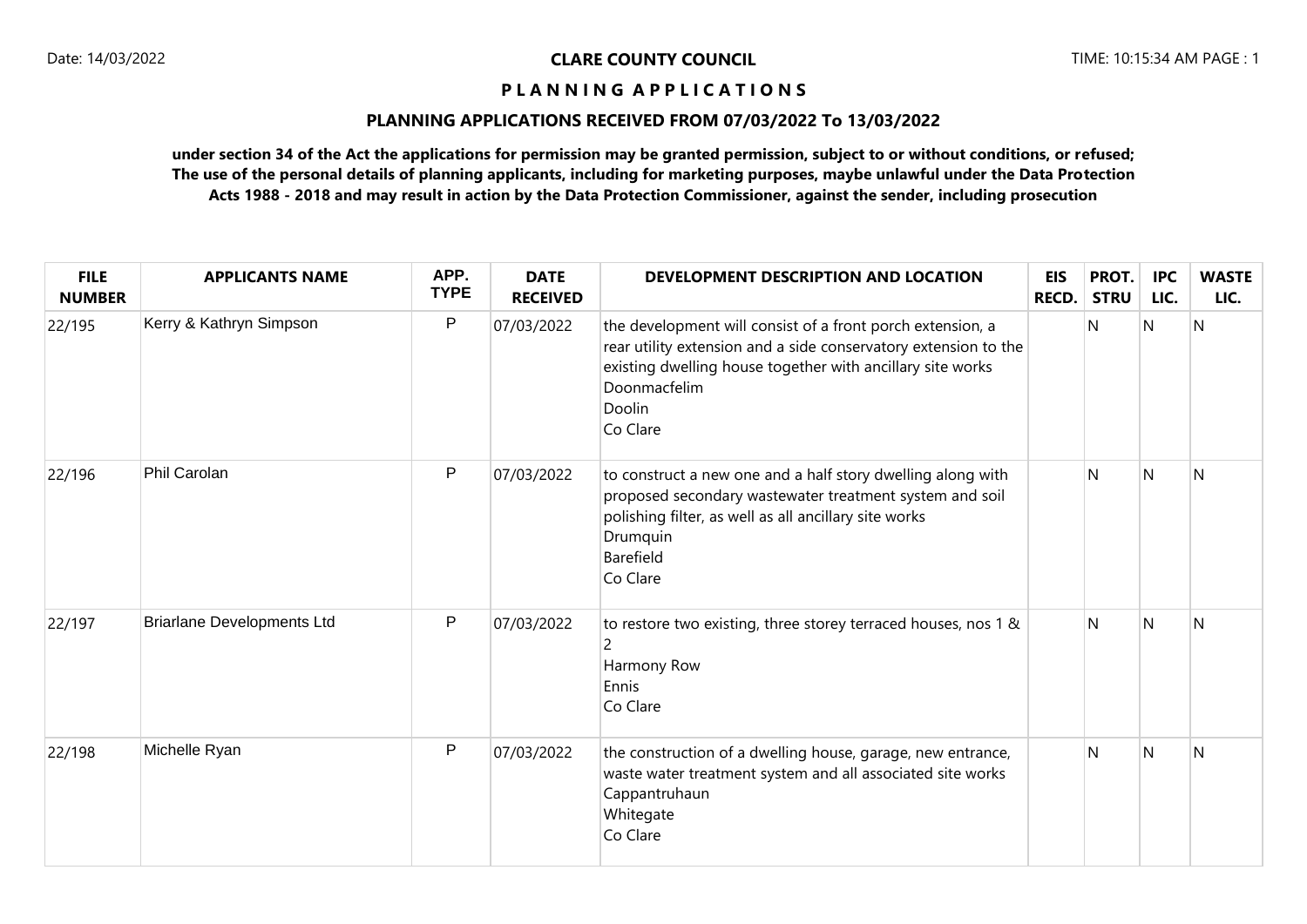# **PLANNING APPLICATIONS RECEIVED FROM 07/03/2022 To 13/03/2022**

| 22/199 | Sally Quinlivan                  | P | 07/03/2022 | for demolition of former dwelling house on site and its<br>replacement with the construction of new dwelling house<br>and garage, upgrading existing entrance, waste water<br>treatment system and all associated site works<br>Derrymore East,<br>O'Callaghan's Mills<br>Co Clare | N | N | $\overline{N}$ |
|--------|----------------------------------|---|------------|------------------------------------------------------------------------------------------------------------------------------------------------------------------------------------------------------------------------------------------------------------------------------------|---|---|----------------|
| 22/200 | Paul Stafford & Christine Porter | P | 07/03/2022 | to develop as follows: Construct a standalone Art Room<br>structure<br><b>Ballyconnoe South</b><br>Burren<br>Co Clare                                                                                                                                                              | N | N | <sup>N</sup>   |
| 22/201 | Kathleen Molloy & Kelly McCarthy | P | 07/03/2022 | to construct a dwelling house and garage, with wastewater<br>treatment system of mechanical aeration system and<br>polishing filter, and associated ancillary site works<br>Ralahine South<br>Newmarket-on-Fergus<br>Co Clare                                                      | N | N | $\overline{N}$ |
| 22/202 | Luke Keogh                       | P | 08/03/2022 | to construct a dwelling house, wastewater treatment system<br>and associated site works<br>Castlecrine<br>Sixmilebridge<br>Co Clare                                                                                                                                                | N | N | N              |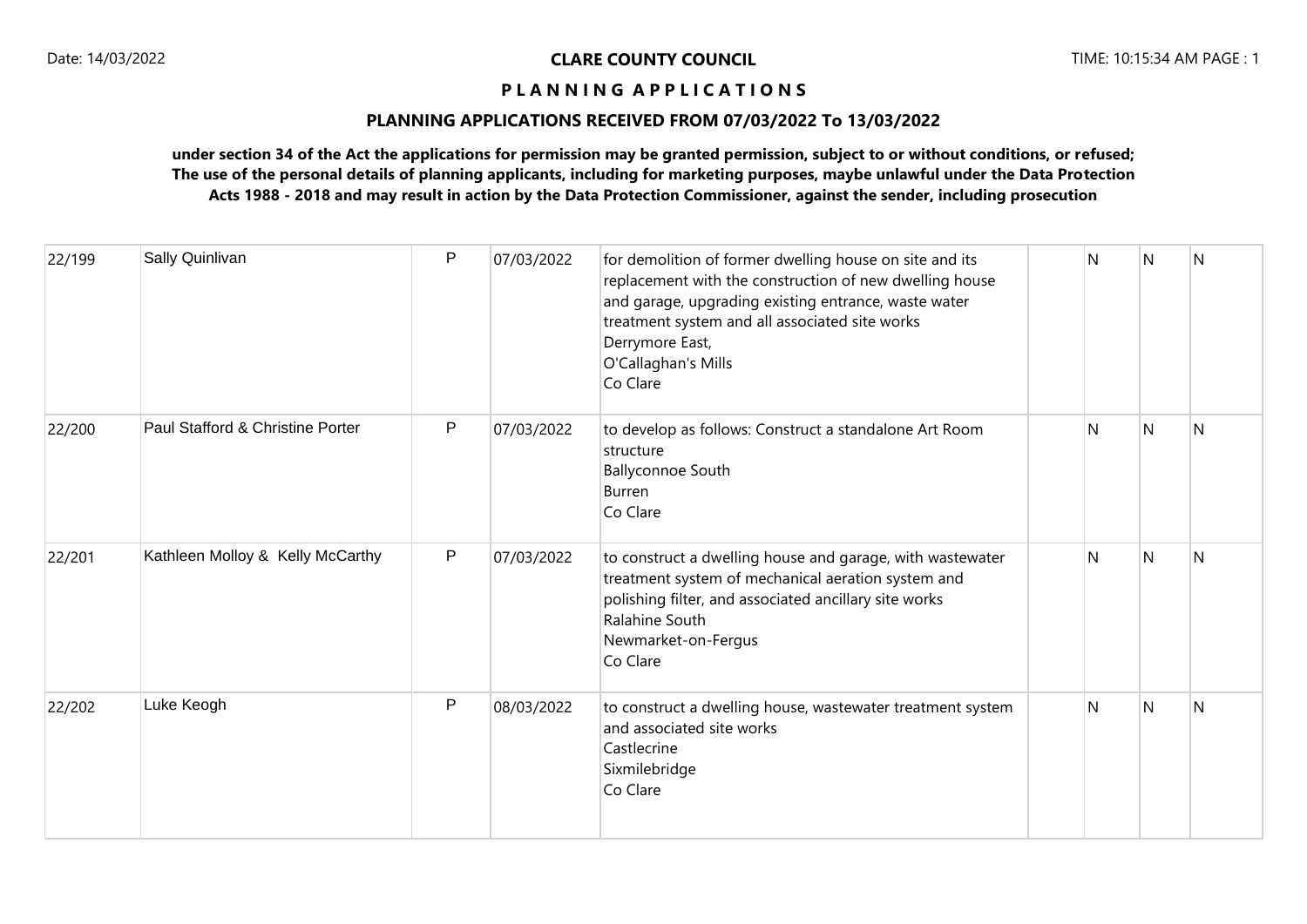# **PLANNING APPLICATIONS RECEIVED FROM 07/03/2022 To 13/03/2022**

| 22/203 | Mr Oleksiy Cherneko & Ms Tatsiana<br>Skrabatun                                          | P | 08/03/2022 | to construct a first floor extension over existing side annex to<br>gable of existing dwelling, renovations to existing dwelling<br>and all associated site works<br>No 7 Gardice Green<br>Westbury, Athlunkard,<br>Co Clare                                                                                                                                                                                                                                                                                                                                                                                                               | N  | N | N |
|--------|-----------------------------------------------------------------------------------------|---|------------|--------------------------------------------------------------------------------------------------------------------------------------------------------------------------------------------------------------------------------------------------------------------------------------------------------------------------------------------------------------------------------------------------------------------------------------------------------------------------------------------------------------------------------------------------------------------------------------------------------------------------------------------|----|---|---|
| 22/204 | Robert Wollin (MeiraGTx)                                                                | P | 08/03/2022 | for the construction of an internal first floor mezzanine t the<br>Northeast and Southwest sides of Building 3, Block, Airport<br>Avenue, Shannon Free Zone, Shannon, County Clare. The<br>proposed mezzanine floor of 885m2 will house offices,<br>laboratories and plant. The existing ground floor will house<br>offices, clean rooms, storage and associated welfare facilities.<br>The development also consists of alterations to the existing<br>roof to provide permanent stair access for maintenance and<br>associated site and services works<br>Building 3 Block K,<br>Airport Avenue,<br>Shannon Free Zone, Shannon, Co Clare | N. | N | N |
| 22/205 | Patrick Hannon Building & Civil<br>Engineering Contractors t/a Easy<br><b>Build Ltd</b> | P | 08/03/2022 | to a) alter boundaries and extend access roadway previously<br>granted under P19-28 b), construct an additional 3 no.<br>detached dwelling houses and detached sheds together with<br>al ancillary site development works and connections to public<br>services<br>Ballaghafadda East<br>Clarecastle,<br>Co Clare                                                                                                                                                                                                                                                                                                                          | N  | N | N |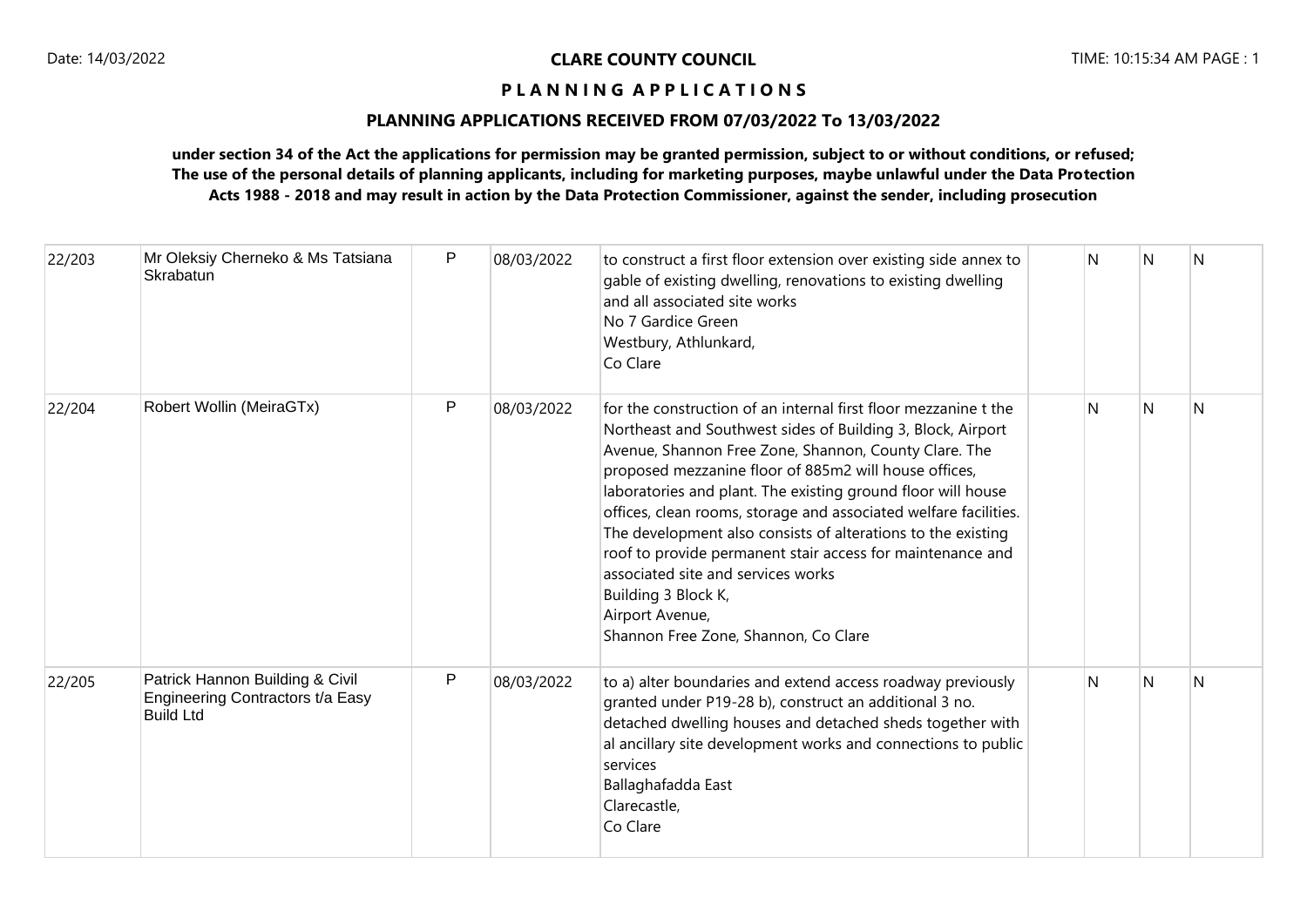# **PLANNING APPLICATIONS RECEIVED FROM 07/03/2022 To 13/03/2022**

| 22/206 | Nasir Mahmood         | P | 09/03/2022 | for the following development on property at 'Tonys Bar"<br>Clonboy, Bridgetown, Co Clare. PERMISSION for change of<br>use of existing pool room attached to existing licenced<br>premises to new use as a takeaway/delivery restaurant<br>incorporating a commercial kitchen, new signage, new onsite<br>wastewater treatment system together with all associated<br>ancillary and incidental works<br>Clonboy<br>Bridgetown<br>Co Clare | N | N   | N |
|--------|-----------------------|---|------------|-------------------------------------------------------------------------------------------------------------------------------------------------------------------------------------------------------------------------------------------------------------------------------------------------------------------------------------------------------------------------------------------------------------------------------------------|---|-----|---|
| 22/207 | Martin McQuaid Junior | P | 09/03/2022 | to extend the existing farmhouse and change its use to<br>provide overnight accommodation consisting of: 2 no 1<br>bedroomed units; 1 no 2 bedroomed unit and 1 no. 3<br>bedroomed unit, with common / shared spaces for kitchen<br>and lounge areas, upgrade the existing sewerage system and<br>all associated site and ancillary works<br>Fanoremore<br>Ballyvaughan<br>Co Clare                                                       | N | N   | N |
| 22/208 | <b>Carol Andrews</b>  | P | 09/03/2022 | for a single storey extension constructed to the left side of<br>the existing dwelling house with all associated site works.<br>Also, to install a new waste water management system to<br>service the whole property<br><b>Station Road</b><br>Corofin<br>Co Clare V95 VP29                                                                                                                                                              | N | l N | N |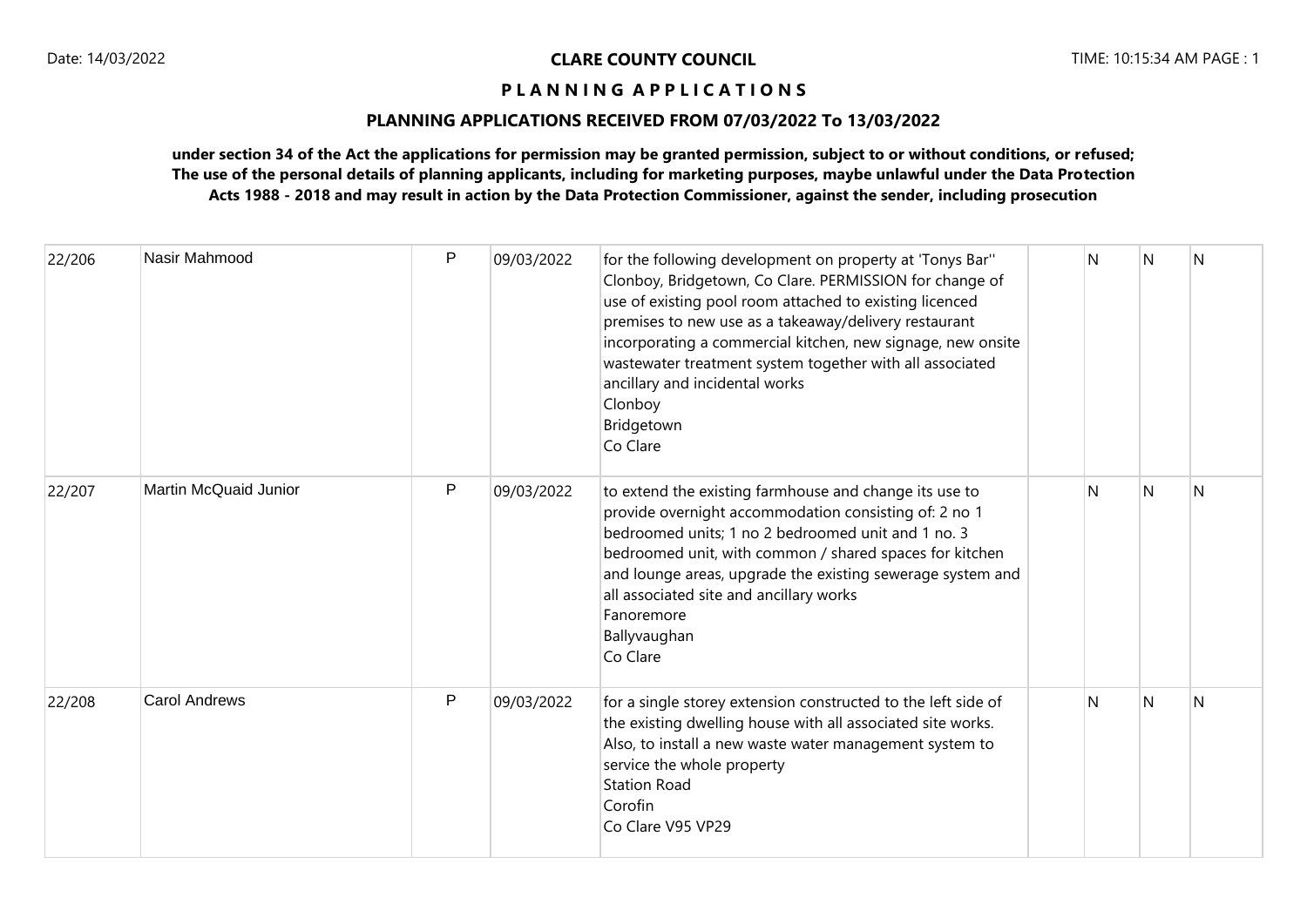# **PLANNING APPLICATIONS RECEIVED FROM 07/03/2022 To 13/03/2022**

| 22/209 | John Vaughan                    | $\circ$ | 09/03/2022 | permission to construct 2 no houses, connections to public<br>services, public road entrances and associated site<br>development works on plots no. 7 (0.0645 Ha) and 10.<br>$(0.0.645 \text{ Ha})$<br><b>Holland Street</b><br>Liscannor Tld<br>Liscannor Co Clare | N | IN.          | <sup>N</sup>   |
|--------|---------------------------------|---------|------------|---------------------------------------------------------------------------------------------------------------------------------------------------------------------------------------------------------------------------------------------------------------------|---|--------------|----------------|
| 22/210 | Jean O'Dwyer & Deivis Navikonis | P       | 09/03/2022 | to construct a two storey extension to rear of existing<br>dwelling, refurbish existing dwelling and also to construct a<br>garage to rear of dwelling<br>Tuamgraney<br>Scarriff<br>Co Clare                                                                        | N | N            | N              |
| 22/211 | John Joseph Commane             | $\circ$ | 09/03/2022 | permission to Refurbish and extend the existing Derelict<br>Dwelling & all other associated site and ancillary works<br>Calluragh West<br>Ennistymon<br>Co Clare                                                                                                    | N | N            | $\overline{N}$ |
| 22/212 | Gillian Conroy & Luke Underwood | P       | 09/03/2022 | to build a Garage/Storage Shed & all other associated site<br>and ancillary works<br>Moymore North<br>Lahinch<br>Co Clare                                                                                                                                           | N | <sup>N</sup> | N              |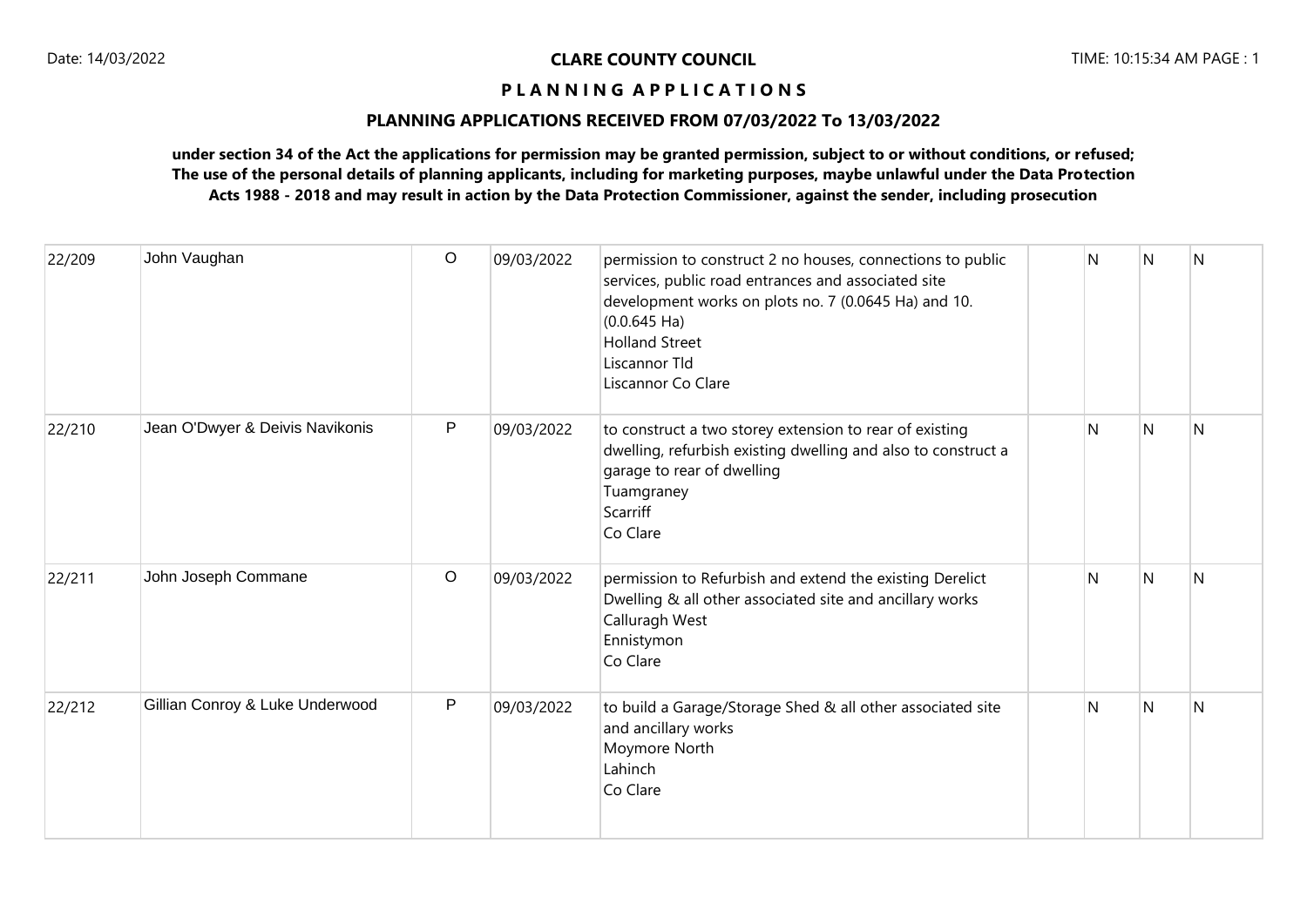# **PLANNING APPLICATIONS RECEIVED FROM 07/03/2022 To 13/03/2022**

| 22/213 | Bernice O'Connor                 | $\mathsf{P}$ | 09/03/2022 | to build a Dwelling House, install a wastewater treatment<br>system & all other associated site and ancillary works<br>Doolin Tld<br>Doolin<br>Co Clare                                                                                                                                                                                                                                                                  | N | N | N |
|--------|----------------------------------|--------------|------------|--------------------------------------------------------------------------------------------------------------------------------------------------------------------------------------------------------------------------------------------------------------------------------------------------------------------------------------------------------------------------------------------------------------------------|---|---|---|
| 22/214 | Declan Browne                    | $\mathsf{P}$ | 09/03/2022 | to construct an agricultural slatted unit plus all ancillary site<br>works<br>Einagh<br>Moyasta<br>Co Clare                                                                                                                                                                                                                                                                                                              | N | N | N |
| 22/215 | Michelle Sheehan & Derek Madigan | P            | 09/03/2022 | to demolish an existing shed, construct a new dwelling house<br>incorporating a granny flat, construct a private garage, alter<br>the existing entrance to create a separate access, construct<br>an access road, provide a connection to the public sewer and<br>water facilities along with all ancillary services/associated<br>works<br>Vacant site Adjacent to 20 The Hawthorns<br>Limerick Road<br>Ennis, Co Clare | N | N | N |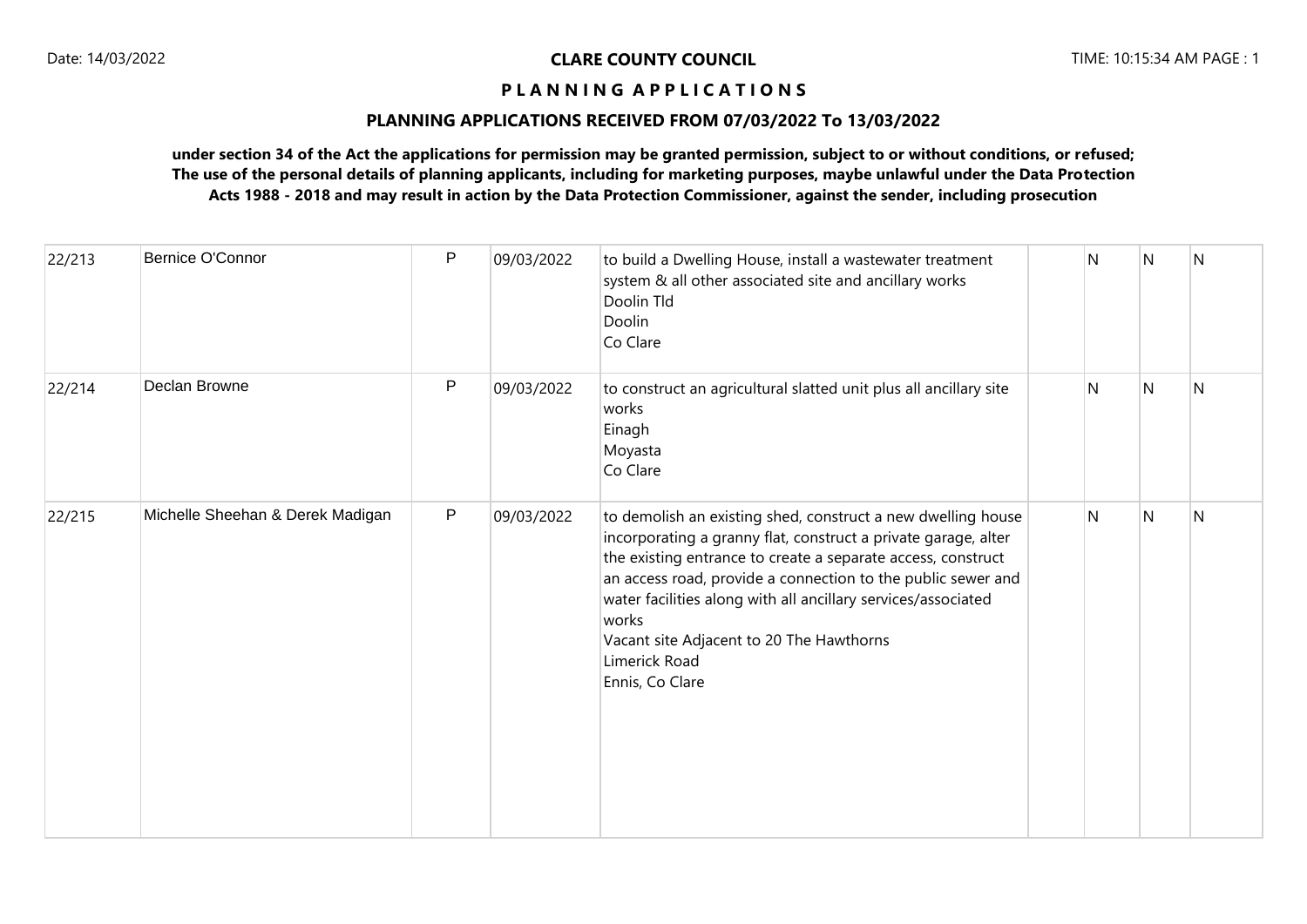# **PLANNING APPLICATIONS RECEIVED FROM 07/03/2022 To 13/03/2022**

| 22/216 | Sean Killeen & Mary Histon | R            | 09/03/2022 | to RETAIN the construction of a small garden shed and<br>planning PERMISSION to carry out alterations to existing<br>dwelling house, including raising the height of their dwelling<br>along with all associated works<br>6 Cappa Cove<br>Kilrush<br>Co Clare | N | N | N   |
|--------|----------------------------|--------------|------------|---------------------------------------------------------------------------------------------------------------------------------------------------------------------------------------------------------------------------------------------------------------|---|---|-----|
| 22/217 | Paddy Clancy               | $\mathsf{R}$ | 09/03/2022 | to RETAIN the change of use of a ground floor commercial<br>unit into ground floor apartment including all associated<br>layout and elevational changes<br>Merchants Quay<br>Kilrush<br>Co Clare                                                              | N | N | IN. |
| 22/218 | Mahon Murphy               | $\mathsf{R}$ | 10/03/2022 | to RETAIN (1) relocated front boundary wall, (2) shed to side<br>of dwelling house and (3) removal of earth mounding<br>required as per Condition 15 of Planning Permission Ref:<br>P8/2411<br>Dough Lodge<br>Liscannor Road<br>Lahinch, Co Clare             | N | N | N   |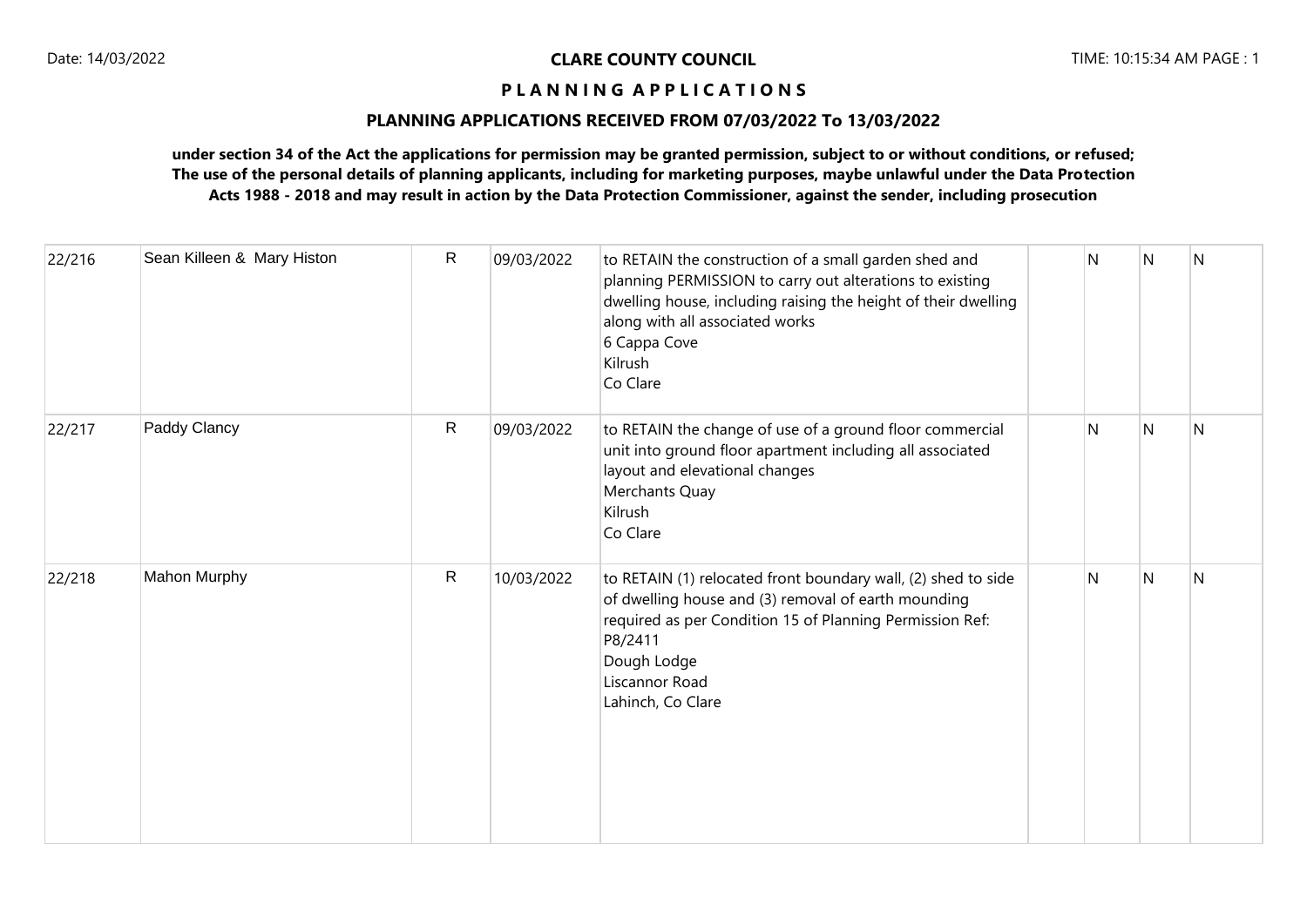# **PLANNING APPLICATIONS RECEIVED FROM 07/03/2022 To 13/03/2022**

| 22/219 | <b>Eddie and Pauline Conheady</b> | P            | 10/03/2022 | to demolish and existing derelict dwelling and to construct a<br>new replacement dwelling, install a new effluent treatment<br>system, all with associated works and accessed by means of<br>an existing entrance and driveway from public road,<br>Rathclooney<br>Crusheen<br>Co Clare | Ν | N              | $\overline{N}$ |
|--------|-----------------------------------|--------------|------------|-----------------------------------------------------------------------------------------------------------------------------------------------------------------------------------------------------------------------------------------------------------------------------------------|---|----------------|----------------|
| 22/220 | Patrick Dawson                    | P            | 10/03/2022 | to construct a dwelling house with wastewater treatment<br>system and associated ancillary site works<br>Islandgar<br>Kilnamona<br>Co Clare                                                                                                                                             | N | $\overline{N}$ | N              |
| 22/221 | James Casey                       | $\mathsf{P}$ | 10/03/2022 | to construct a new dwelling house, private garage, site<br>entrance, access road and on-site wastewater treatment<br>system along with all other associated site works and services<br>Moyriesk<br>Quin<br>Co Clare                                                                     | N | N              | IN.            |
| 22/222 | John & Caroline Meaney            | $\mathsf{P}$ | 10/03/2022 | to demolish existing disused former public and dwelling<br>house and to construct a replacement dwelling house along<br>with a proposed new on-site wastewater treatment system<br>and all associated site works<br>Carrowreagh East<br>Cranny<br>Kilrush, Co Clare                     | N | N              | N              |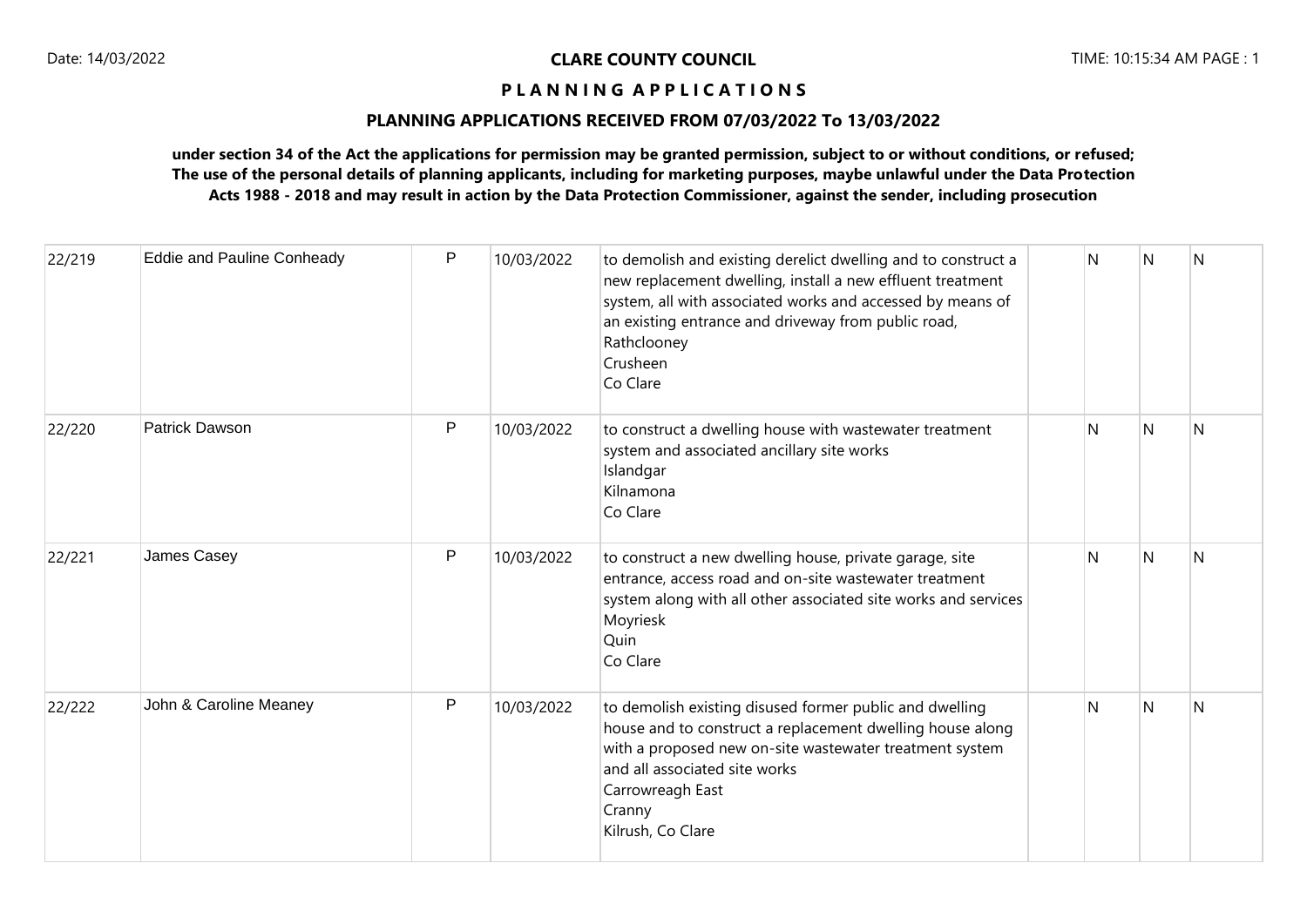# **PLANNING APPLICATIONS RECEIVED FROM 07/03/2022 To 13/03/2022**

| 22/223 | Niall O'Loughlin   | P            | 11/03/2022 | consisting of the construction of a two-storey dwelling with<br>single storey annex to the rear, detached two-car garage,<br>vehicular access junction to adjacent local road, bore-well<br>soak-away, proprietary waste-water treatment system with all<br>ancillary site works and services<br>Knockaclara<br>Barefield<br>Ennis, Co Clare                                    | N | N | N |
|--------|--------------------|--------------|------------|---------------------------------------------------------------------------------------------------------------------------------------------------------------------------------------------------------------------------------------------------------------------------------------------------------------------------------------------------------------------------------|---|---|---|
| 22/224 | John & Laura Kerin | P            | 11/03/2022 | the development will consist of a dwelling house and garage<br>with proprietary wastewater treatment system and polishing<br>filter, new entrance and access road together with ancillary<br>site works<br>Ballysteen<br>Liscannor<br>Co Clare                                                                                                                                  | N | N | N |
| 22/225 | Minds Applied Ltd  | $\mathsf{R}$ | 11/03/2022 | for alterations already carried out to the existing industrial<br>structure including new roof profile and planning<br>PERMISSION to complete the works on the proposed offices,<br>stores and ancillary rooms to include elevational, roof and<br>fenestration changes along with all associated works<br>UNIT 7 Gort Road Industrical Estate<br>Gort Road,<br>Ennis, Co Clare | N | N | N |